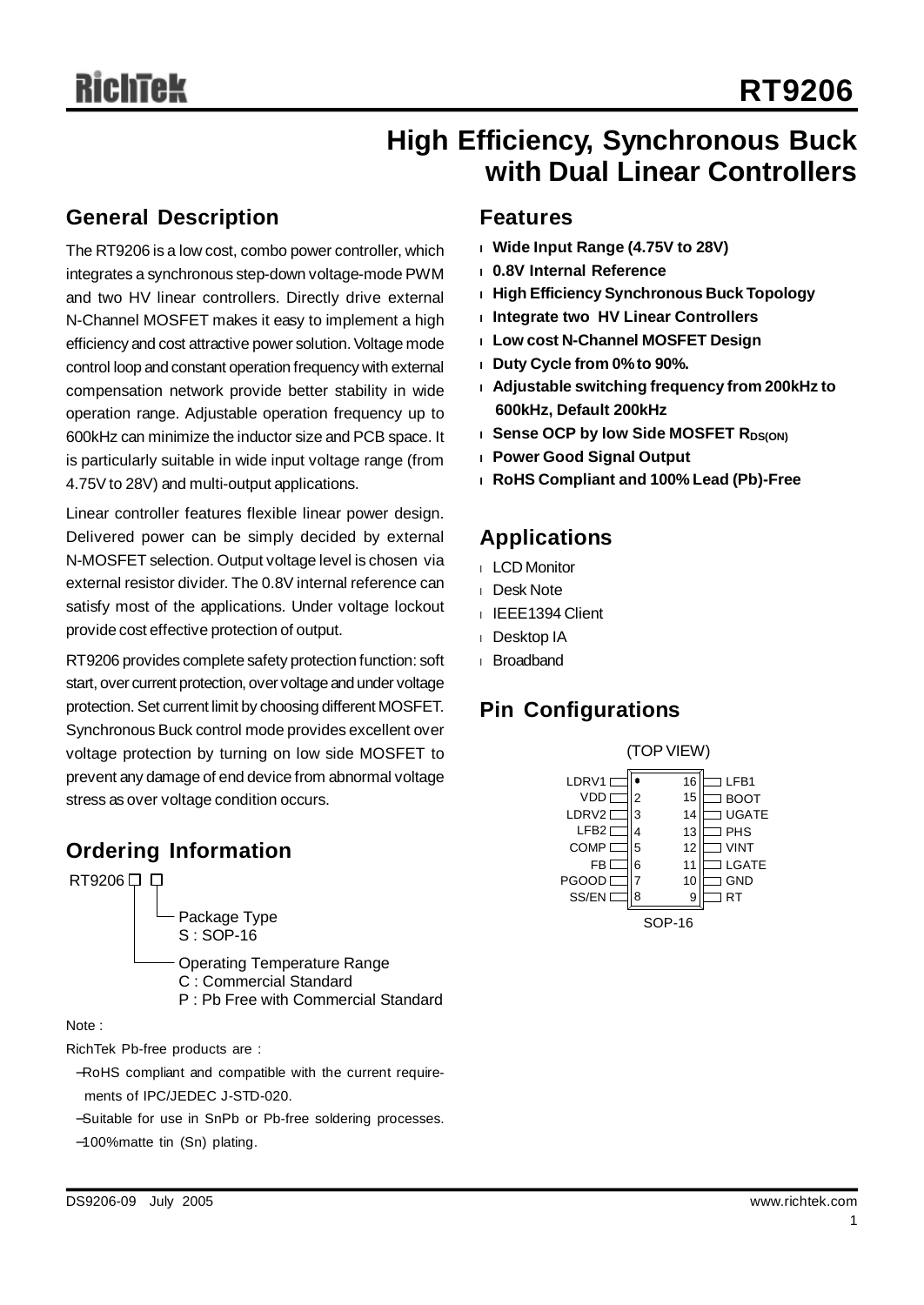# **Typical Application Circuit**









Note : R<sub>BOOT</sub> is a must to suppress ringing spike.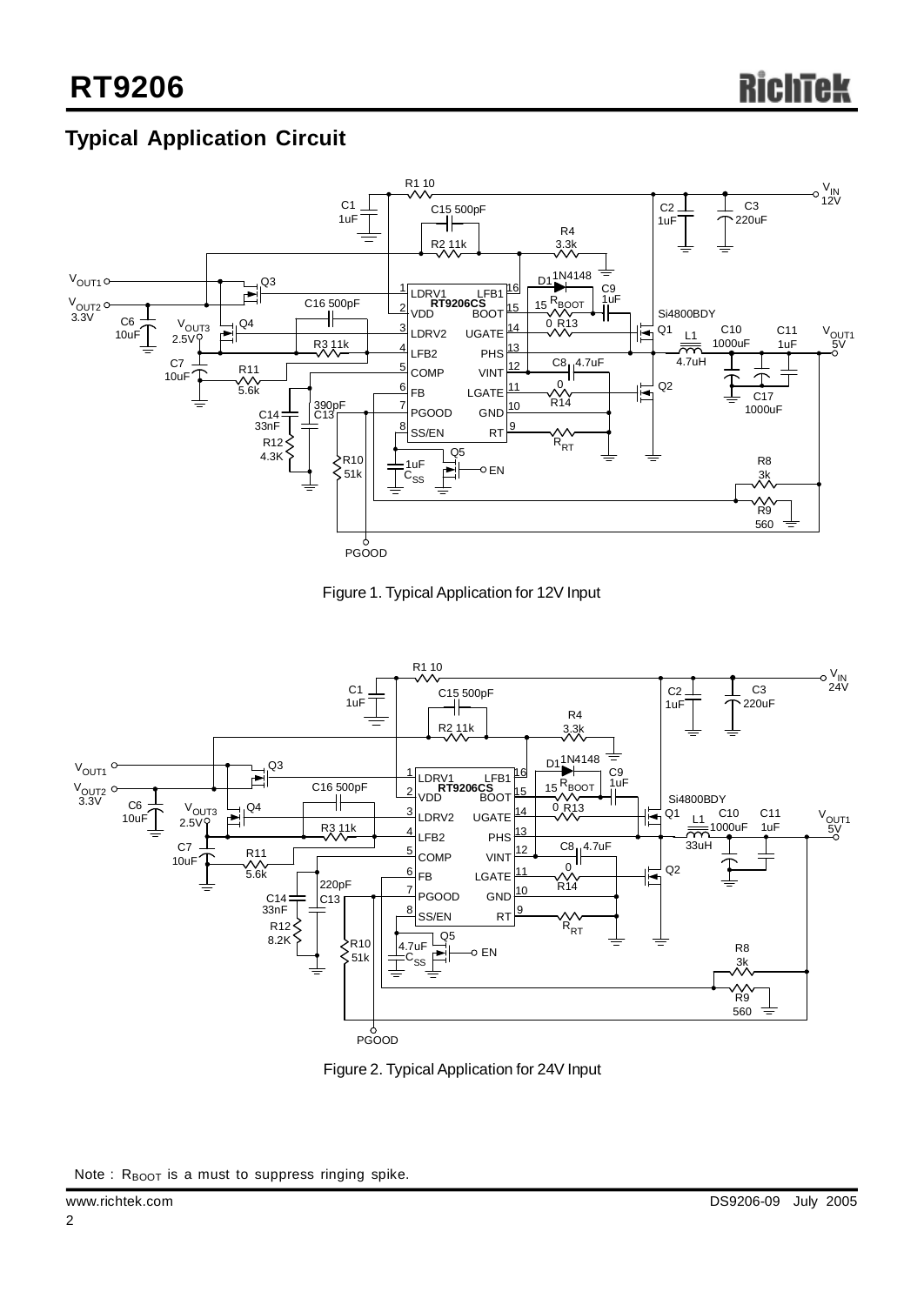# **Function Block Diagram**

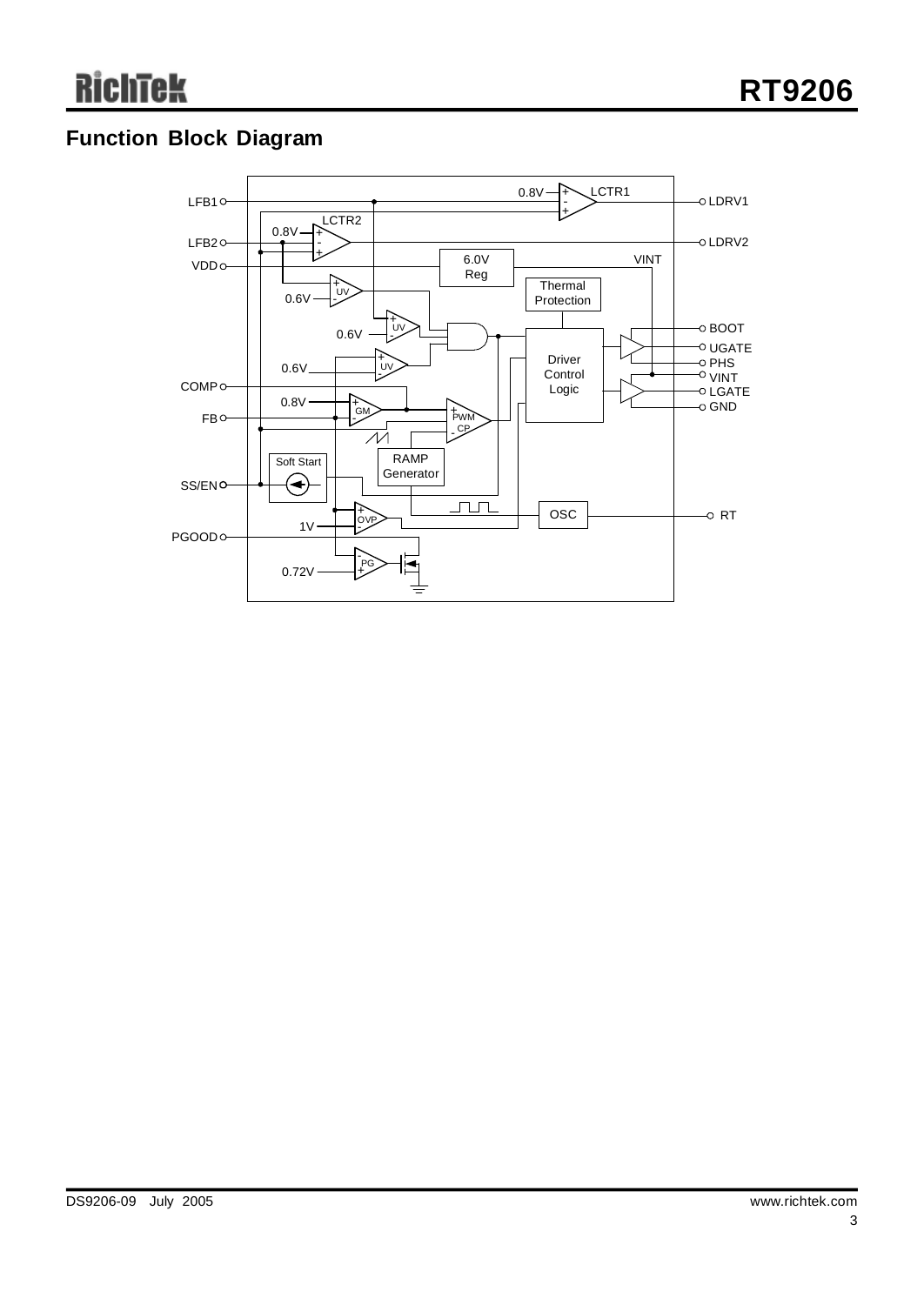# **Operation**

#### **Introduction**

The RT9206 is a combo controller, which integrates an adjustable frequency, voltage mode synchronous step down controller and two HV linear controllers. The synchronous step down controller consists of an internal precision reference, an internal oscillator, an error amplifier, a PWM comparator, control logic and floating gate driver, a programmable soft-start, a power good indicator, an over voltage protection, an over temperature protection and short circuit protection.

The output voltage of the synchronous converter is set and controlled by the output of the error amplifier, which is the amplified error signal from the sensed output voltage and the voltage on non-inverting input, which is connected with internal 0.8V reference voltage. The amplified error signal is compared to a fixed frequency linear sawtooth ramp and generates fixed frequency pulse of variable dutycycle, which drivers the twoN-Channel external MOSFETs.

The timing of the synchronous converter is provide through an internal oscillator circuit and can be programmed between 200kHz to 600kHz via an external resistor connected between RT pin and ground.

#### **Soft-Start**

RT9206 has a programmable soft-start to control the output voltage rise time and limit the current surge at the startup. The soft-start will begin while  $V_{DD}$  rises above POR threshold for correct start-up. Soft-start function operates by an internal sourcing current to charge an external capacitor to around the voltage of VINT. The soft-start signal, SS pin, is the third input non-inverting input of the PWM comparator. Before soft-start signal reach the bottom of the sawtooth ramp, inverting input of the PWM comparator, the soft-start current is twice of the normal soft-start current. Once the soft-start signal reach the bottom of the ramp, the soft-start current became normal, and start to increase duty cycle from zero to the point the feedback loop takes control.

### **Power On Reset (POR)**

The power on reset circuit assures that the MOSFET driver outputs remain in the off state whenever the  $V_{DD}$  supply voltages lower than the POR threshold.

## **Over-Current Protection**

Whenever the over-current is occurred in soft-start or in normal operation period, It will shut down PWM signal, the MOSFET driver outputs remain in the off state, and latch soft-start signal low until restart  $V_{DD}$  supply voltage.

## **Over-Voltage Protection**

Once over-voltage protection occurred, it will turn on low side MOSFET and latch soft-start signal low to prevent end device form abnormal voltage stress. Restart  $V_{DD}$ supply voltage will release the protection.

## **Power Good Indicator**

The power good indicator is an open drain output to show whether the synchronous converter output ready or not. The power good indicator is available after soft-start end.

#### **Short-Circuit Protection**

The short-circuit phenomenon is sensed by the drop of output voltage, synchronous converter and two linear controller. Once the short-circuit occurred, the drop of output voltage lower than the under voltage threshold, 0.6V on feedback, the PWM signal will shut down and both of the external MOSFET will turn off and soft-start signal latch low. Soft-start signal, SS, is also connected to two linear controller error amplifier non-inverting input. Therefore, whenever the drop of output of the synchronous converter or two linear controllers lower than under voltage threshold, all MOSFET drivers will turn off.

4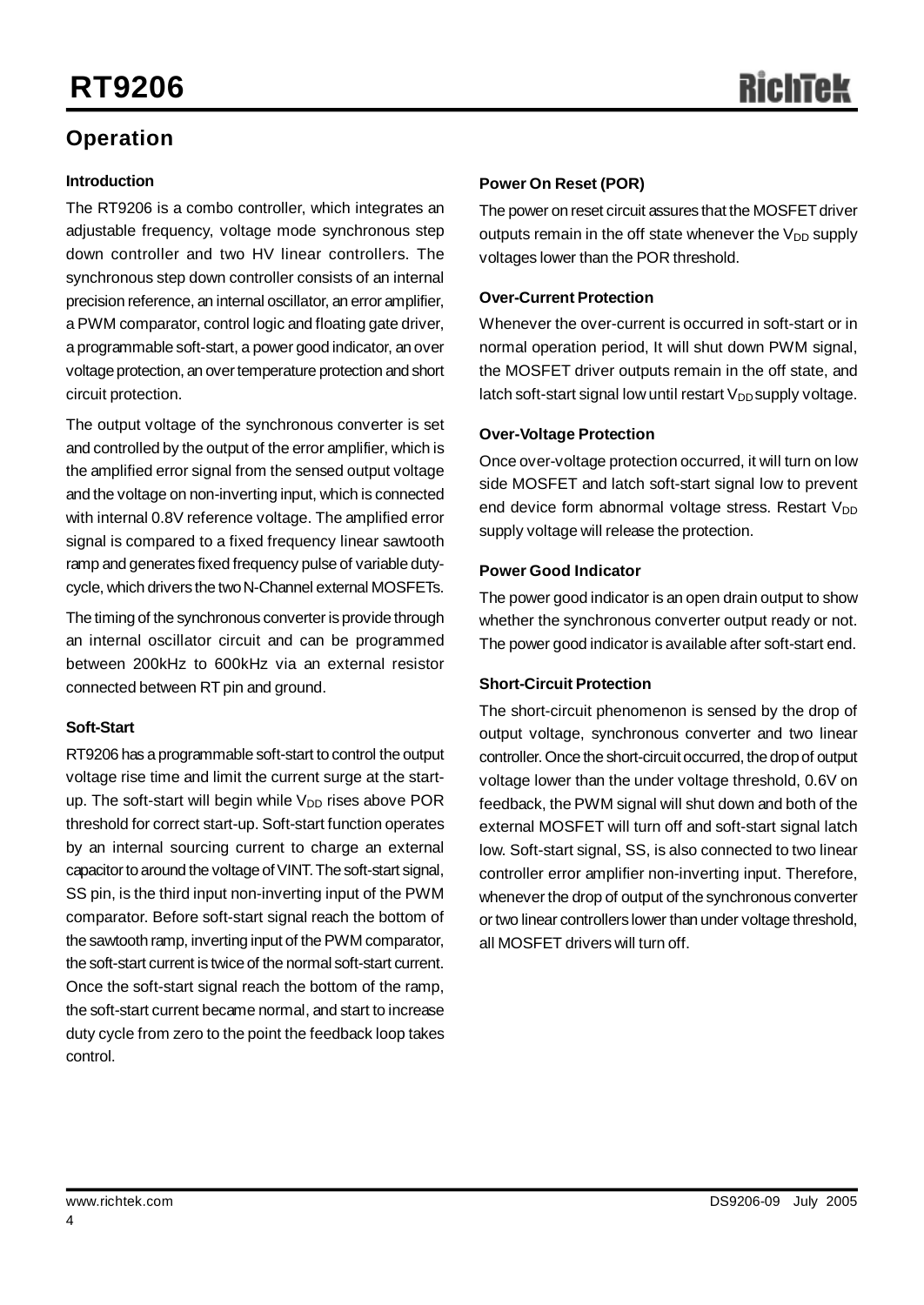# **Pin Description**

## **LDRV1(Pin 1)**

Linear controller 1 (LCTR1) driver. Connect to the gate of external N-Channel MOSFET pass transistor to form a positive linear regulator

## **VDD (Pin 2)**

Input supply voltage

## **LDRV2 (Pin 3)**

Linear controller 2 (LCTR2) driver. Connect to the gate of external N-Channel MOSFET pass transistor to form a positive linear regulator

## **LFB2 (Pin 4)**

LDO2 feedback input. The feedback set point is 0.8V. Connect to a resistive divider between the positive linear regulator output and GND to adjust the output voltage.

## **COMP (Pin 5)**

Switching regulator compensation pin.

## **FB (Pin 6)**

Switching regulator feedback input.The feedback set point is 0.8V. Connect to a resistive divider between the switching regulator output and GND to adjust the output voltage.

# **PGOOD (Pin 7)**

Open drain power good indicator. PGOOD is low when switching regulator output voltage is lower than 10% of its regulation voltage. Connect a pull high resistor between PGOOD and switching regulator output for pull high logic level voltage.

## **SS/EN (Pin 8)**

Soft start input with 8uA sourcing current and IC enable control.

# **RT (Pin 9)**

Operational frequency setting. Connect a resistor between RT and GND to set operational frequency. The operational frequency will nominally run at 200kHz when open.

The formula between resistor setting and operational frequency are as follows:

$$
RRT = \frac{62 \times 10^8}{F_{\text{OSC}} \cdot 200 \times 10^3}
$$

## **GND (Pin 10)**

**Ground** 

## **LGATE(Pin 11)**

Low side gate driver. Drives low side N-Channel MOSFET with a voltage swing between VINT and GND

## **VINT (Pin 12)**

Internal 6.0V regulator output. The low side gate driver and control circuit and external bootstrap diode are powered by this voltage. Decouple this pin to power ground with a 4.7uF or greater ceramic capacitor close to the VINT pin.

## **PHS (Pin 13)**

Inductor connection with (-) terminal bootstrap flying capacitor connection.

## **UGATE(Pin 14)**

High side gate driver. Drives high side N-Channel MOSFET with a voltage swing between BOOT and PHS

## **BOOT (Pin 15)**

High side floating driver supply with (+) terminal bootstrap flying capacitor connection. Voltage swing is from a diode drop below VINT to VIN+VINT

## **LFB1 (Pin 16)**

LDO1 feedback input. The feed back set point is 0.8V. Connect to a resistive divider between the positive linear regulator output and GND to adjust the output voltage.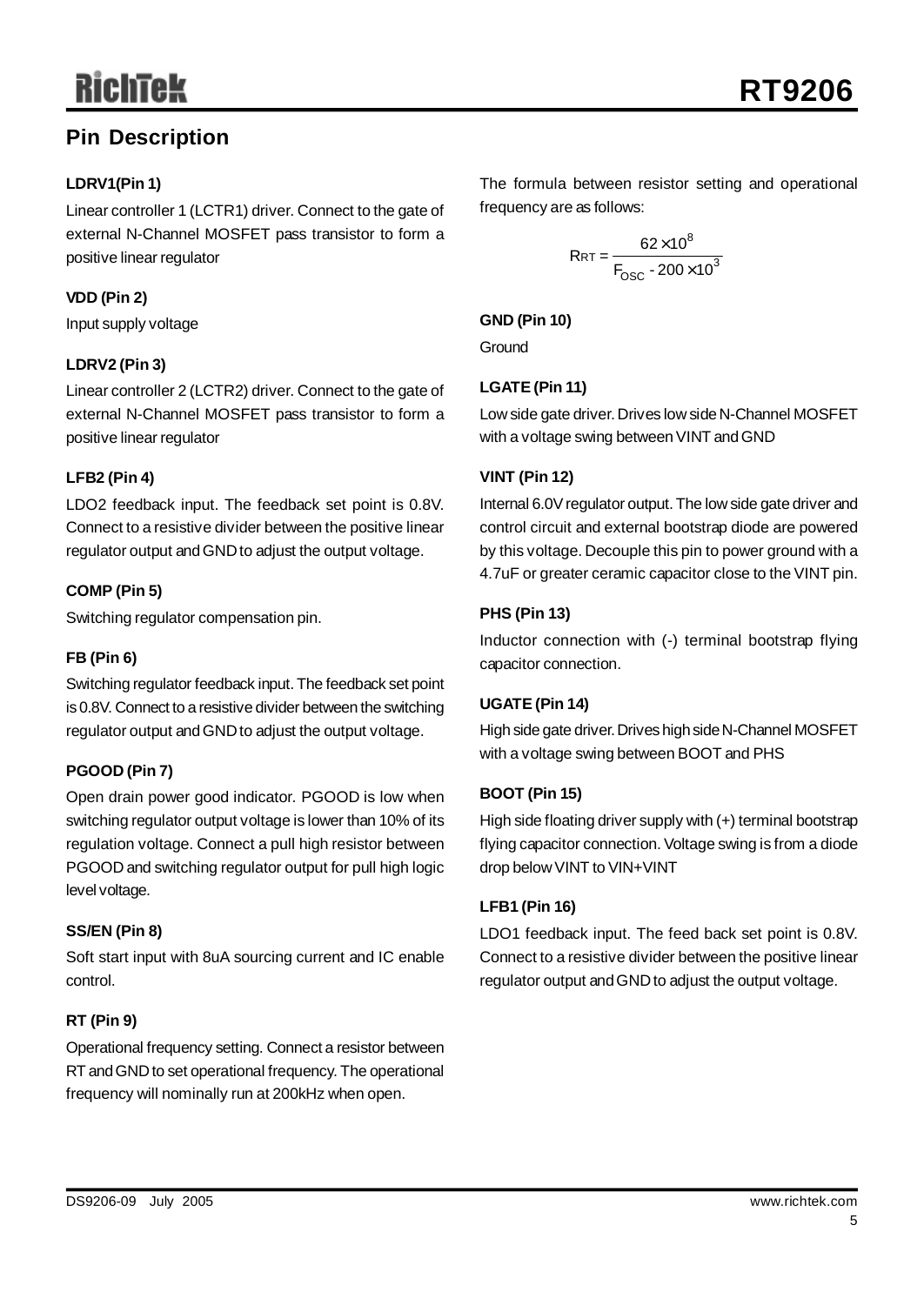# **Absolute Maximum Ratings** (Note 1)

| Power Dissipation, $P_D @ T_A = 25^{\circ}C$ |  |
|----------------------------------------------|--|
|                                              |  |
| <b>Package Thermal Resistance</b>            |  |
|                                              |  |
|                                              |  |
|                                              |  |
|                                              |  |
|                                              |  |
| <b>I</b> ESD Susceptibility (Note 2)         |  |
|                                              |  |
|                                              |  |

# **Recommended Operating Conditions** (Note 3)

# **Electrical Characteristics**

( $V_{IN}$  = 12V,  $F_{ADJ}$  left floating,  $T_A$  = 25°C, Unless Otherwise specification)

| <b>Parameter</b>           | Symbol          | <b>Test Condition</b>                                   | Min   | <b>Typ</b>  | Max | <b>Units</b> |  |
|----------------------------|-----------------|---------------------------------------------------------|-------|-------------|-----|--------------|--|
| <b>System Supply Input</b> |                 |                                                         |       |             |     |              |  |
| Operation voltage Range    | V <sub>DD</sub> | (Note 4)                                                | 4.75  | $-$         | 28  | V            |  |
| lPower On Reset            | <b>POR</b>      |                                                         | 3.8   |             | 4.7 | V            |  |
| Power On Reset Hysteresis  |                 |                                                         | 200   | $- -$       | 600 | mV           |  |
| Supply Current             | <b>I</b> DD     | V <sub>DD</sub> =30V, V <sub>SS</sub> =V <sub>INT</sub> | --    | 1.3         | 4   | mA           |  |
| Shut Down Current          | <b>I</b> DD     | $V_{DD} = 30V$ , $V_{SS} < 0.4V$                        | --    | 1           | 3.5 | mA           |  |
| Power Good under Threshold | <b>VFB</b>      |                                                         | 82    | --          | 92  | %            |  |
| <b>IPG Fault Condition</b> | <b>VPG</b>      | $ I_{PG}$ = -4mA, VFB = 80%                             | --    | $- -$       | 0.2 | V            |  |
| <b>Soft Start</b>          |                 |                                                         |       |             |     |              |  |
| lSoft start Current        | Iss             |                                                         | 4     | 8           | 12  | μA           |  |
| Normal Operation Voltage   | Vss             |                                                         | $- -$ | <b>VINT</b> |     | $\vee$       |  |
| Shut down Voltage          | Vss             |                                                         | 0.4   | 0.7         |     | $\vee$       |  |

*To be continued*

6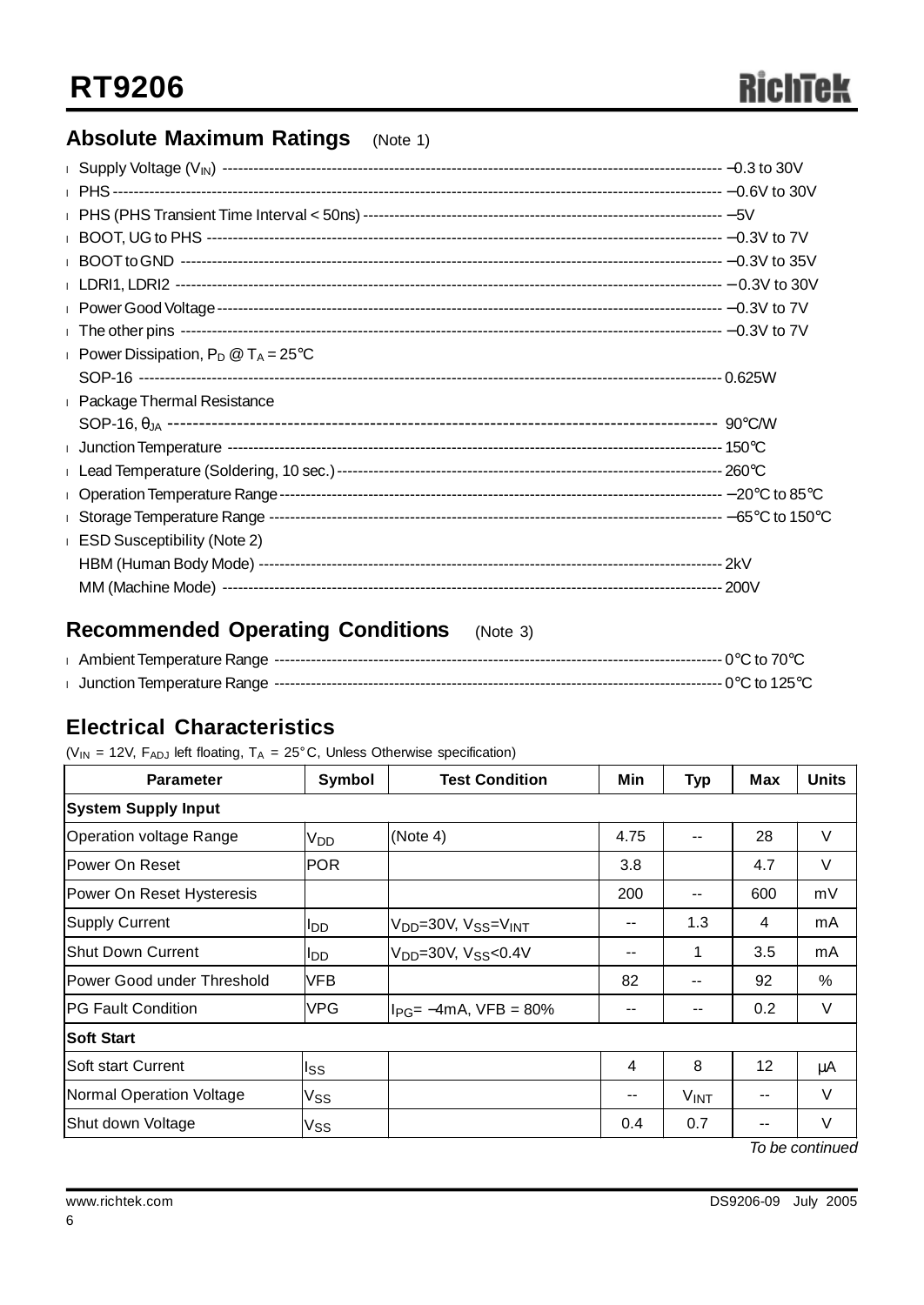# **RichTek**

| <b>Parameter</b>                                           | Symbol                   | <b>Test Condition</b>             | Min    | <b>Typ</b>               | <b>Max</b>               | <b>Units</b>      |  |
|------------------------------------------------------------|--------------------------|-----------------------------------|--------|--------------------------|--------------------------|-------------------|--|
| <b>PWM Section Reference Voltage</b>                       |                          |                                   |        |                          |                          |                   |  |
| Feedback Voltage                                           | V <sub>FB</sub>          |                                   | 0.784  | 0.8                      | 0.816                    | V                 |  |
| Internal Voltage                                           | Vint                     | $I_{INT} = 10mA$                  | 5.0    | 6                        | 6.5                      | V                 |  |
| Internal Voltage Source Current                            | <b>IINT</b>              | $V_{IN} = 12V$                    | 20     | --                       | --                       | mA                |  |
| <b>PWM Section</b><br><b>Oscillator</b>                    |                          |                                   |        |                          |                          |                   |  |
| Free Run Frequency                                         | Fosc                     |                                   | 160    | 200                      | 240                      | kHz               |  |
| <b>Operation Frequency Setting</b>                         | Fosc                     | By setting RT (Note 5)            | $-30$  | $\overline{\phantom{a}}$ | $+30$                    | %                 |  |
| Ramp Amplitude                                             |                          |                                   | $-$    | 1.9                      | $\overline{\phantom{a}}$ | V                 |  |
| Maximum Duty Cycle                                         |                          |                                   | 85     | 90                       | $-$                      | %                 |  |
| <b>Error Amplifier</b>                                     |                          |                                   |        |                          |                          |                   |  |
| <b>GM</b>                                                  |                          |                                   | --     | 1.6                      | --                       | ms                |  |
| <b>Compensation Source Current</b>                         |                          |                                   | 45     | 90                       | 140                      | μA                |  |
| <b>Compensation Sink Current</b>                           |                          |                                   | 45     | 90                       | 140                      | $\mu$ A           |  |
| <b>Gate Driver</b>                                         |                          |                                   |        |                          |                          |                   |  |
| Upper Gate Source (UGATE1 & 2)                             | RUGATE                   |                                   | $-$    | 5                        | 8                        | Ω                 |  |
| Upper Gate Sink (UGATE1 & 2)                               | RUGATE                   |                                   | --     | 5                        | 8                        | Ω                 |  |
| Lower Gate Source (LGATE1 & 2)                             | RLGATE                   |                                   | --     | 3                        | 5                        | Ω                 |  |
| Lower Gate Sink (LGATE1 & 2)                               | RLGATE                   |                                   | --     | 1.5                      | 3                        | Ω                 |  |
| <b>Upper Gate Rising Time</b>                              | ${\sf T}_{\sf R\_UGATE}$ | $V_{DD} = 12V$ , $C_{LOAD} = 3nF$ | --     | 30                       | --                       | ns                |  |
| <b>Upper Gate Falling Time</b>                             | ${\sf T}_{\sf F\_UGATE}$ | $V_{DD} = 12V$ , $C_{LOAD} = 3nF$ | --     | 30                       | --                       | ns                |  |
| Lower Gate Rising Time                                     | ${\sf T}_{\sf R\_LGATE}$ | $V_{DD} = 12V$ , $C_{LOAD} = 3nF$ | --     | 30                       | $-$                      | ns                |  |
| Lower Gate Falling Time                                    | ${\sf T}_{\sf F\_LGATE}$ | $V_{DD} = 12V$ , $C_{LOAD} = 3nF$ | --     | 30                       | --                       | ns                |  |
| Minimum On Time                                            |                          |                                   |        | $-$                      | 400                      | ns                |  |
| <b>Protection</b>                                          |                          |                                   |        |                          |                          |                   |  |
| <b>Over Current Threshold</b>                              |                          |                                   | $-270$ | $-300$                   | $-330$                   | mV                |  |
| Over Voltage Protection                                    | <b>VFB</b>               |                                   | 0.9    | 1                        | 1.1                      | V                 |  |
| <b>Under Voltage Protection</b>                            | VFB                      |                                   | 0.54   | 0.6                      | 0.66                     | V                 |  |
| <b>Linear Controller Section</b><br><b>Error Amplifier</b> |                          |                                   |        |                          |                          |                   |  |
| Feedback Voltage                                           | LFB1/LFB2                |                                   | 0.780  | 0.8                      | 0.824                    | V                 |  |
| <b>Output Current</b>                                      | LDRV1/LDRV2              |                                   | 10     | $\overline{\phantom{m}}$ | $-$                      | mA                |  |
| <b>Protection</b>                                          |                          |                                   |        |                          |                          |                   |  |
| <b>Under Voltage Protection</b>                            | LFB1 / LFB2              |                                   | 0.54   | 0.6                      | 0.66                     | V                 |  |
| Over Temperature Protection                                |                          |                                   | 125    | 170                      | --                       | $^\circ \text{C}$ |  |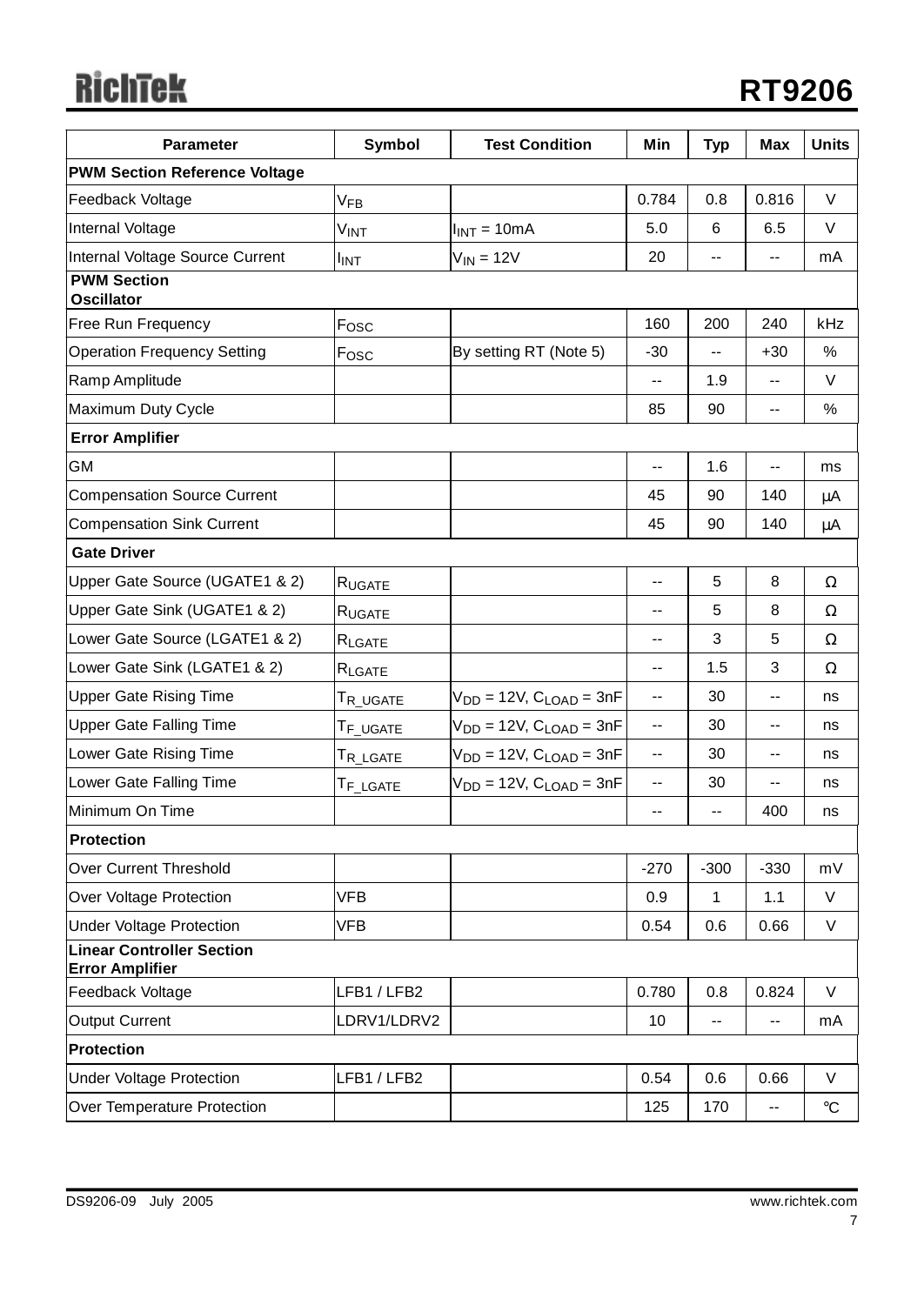# **RT9206**

- **Note 1.** Stresses beyond those listed under "Absolute Maximum Ratings" may cause permanent damage to the device. These are stress ratings only, and functional operation of the device at these or any other conditions beyond those indicated in the operational sections of the specifications is not implied. Exposure to absolute maximum rating conditions for extended periods may affect device reliability.
- **Note 2.** Devices are ESD sensitive. Handling precaution recommended. The human body model is a 100pF capacitor discharged through a 1.5kΩ resistor into each pin.
- **Note 3.** The device is not guaranteed to function outside its operating conditions.
- **Note 4.** V<sub>DD</sub>-V<sub>OUT2</sub> or V<sub>DD</sub>-V<sub>OUT3</sub> must be higher than 4V to keep linear controller operation

Note 5. 
$$
R_{RT} = \frac{62 \times 10^8}{F_{OSC} - 200 \times 10^3}
$$

**Note 6.** The LDOs are not suitable for low noise applications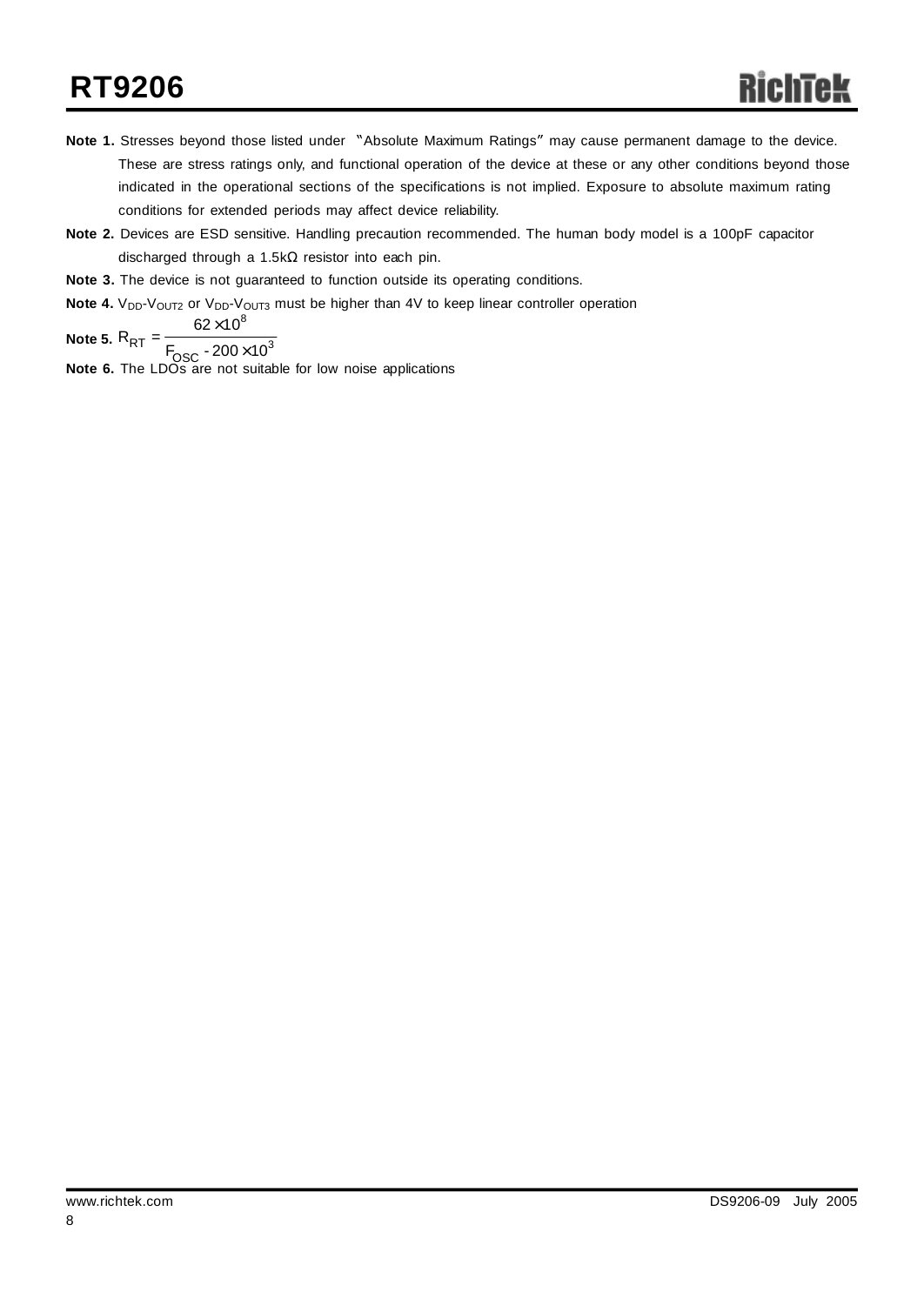# **Typical Operating Characteristics**







Time (20ms/Div)





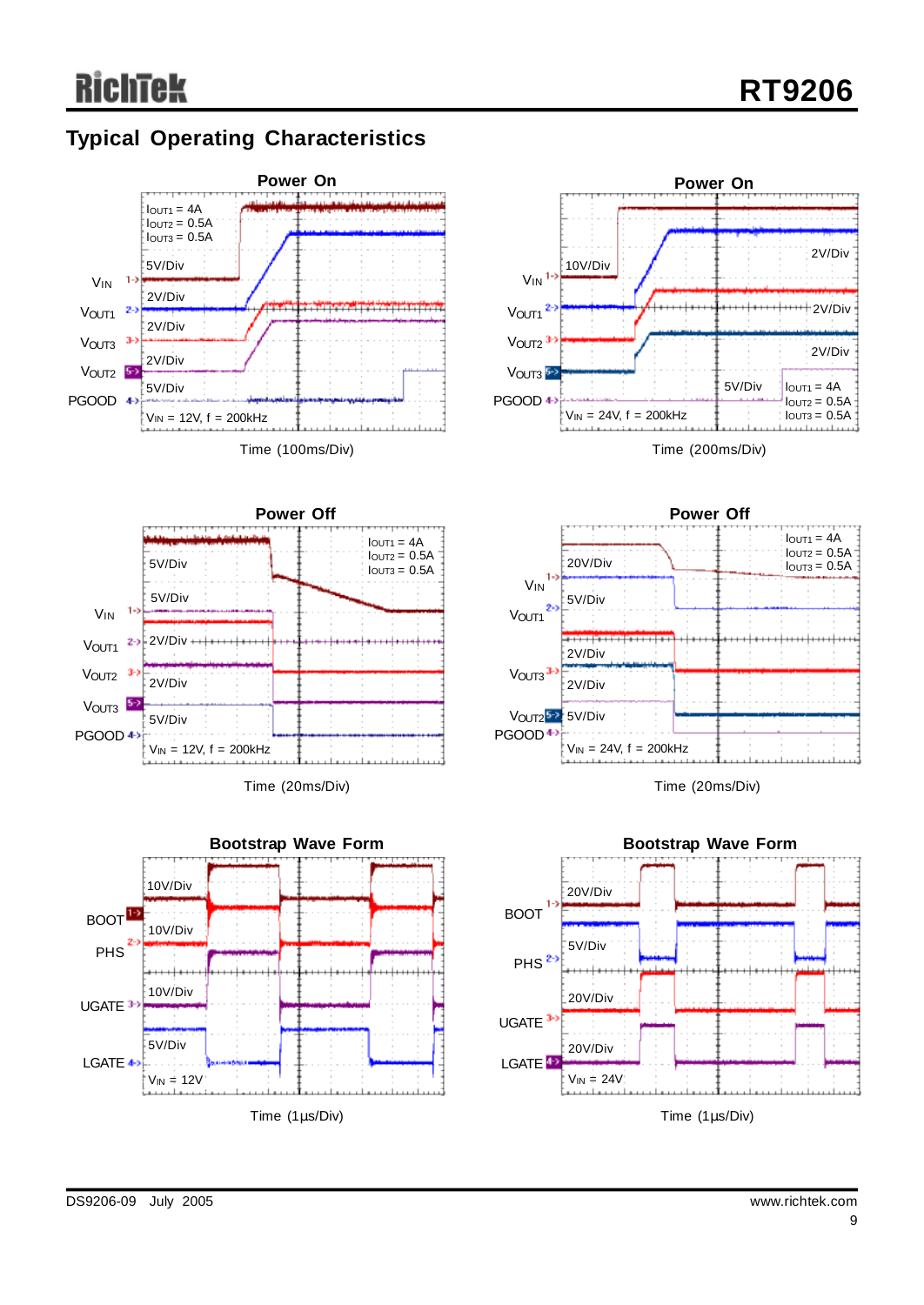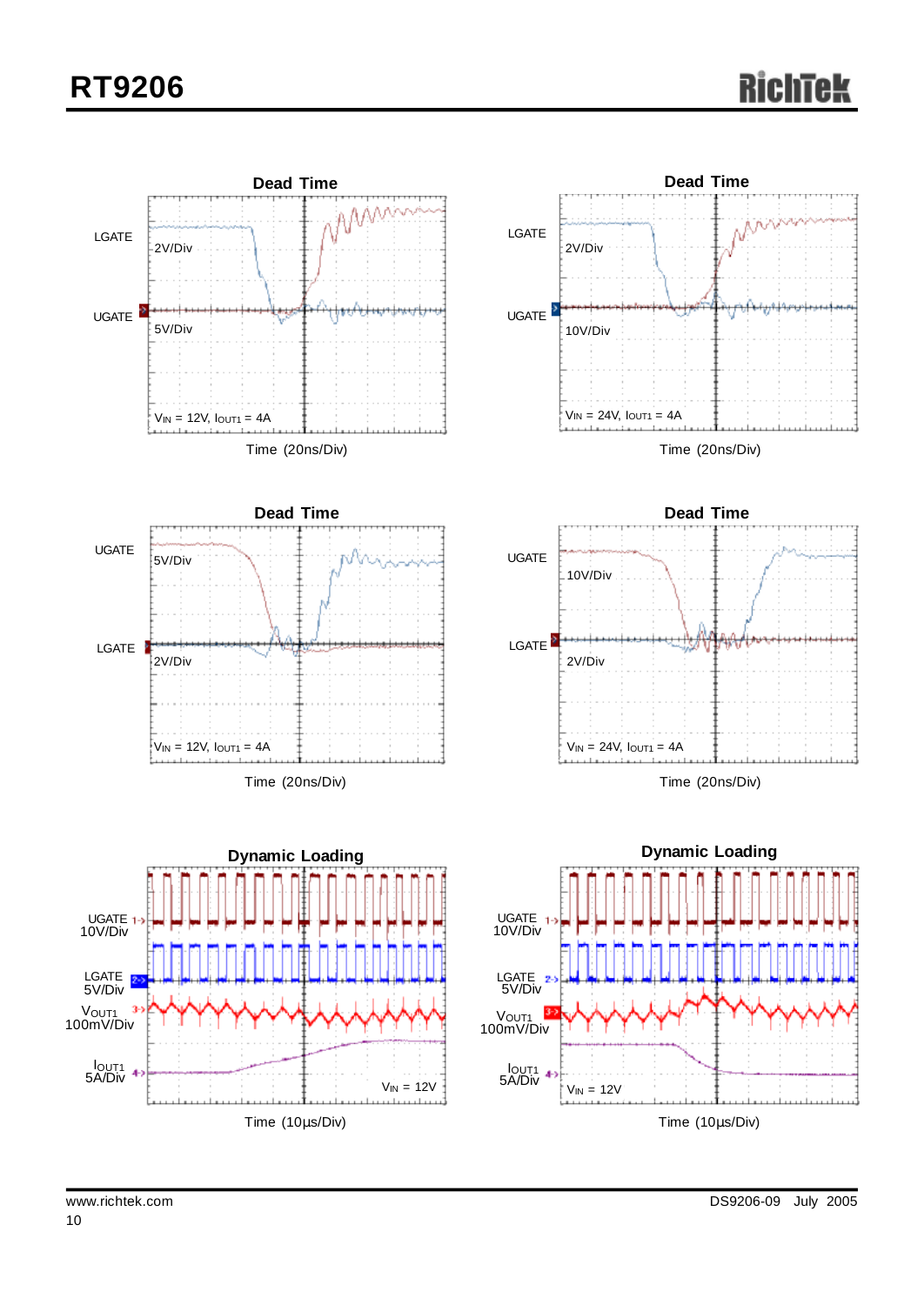# **RichTek**









**Reference Voltage vs. Temperature**





DS9206-09 July 2005 www.richtek.com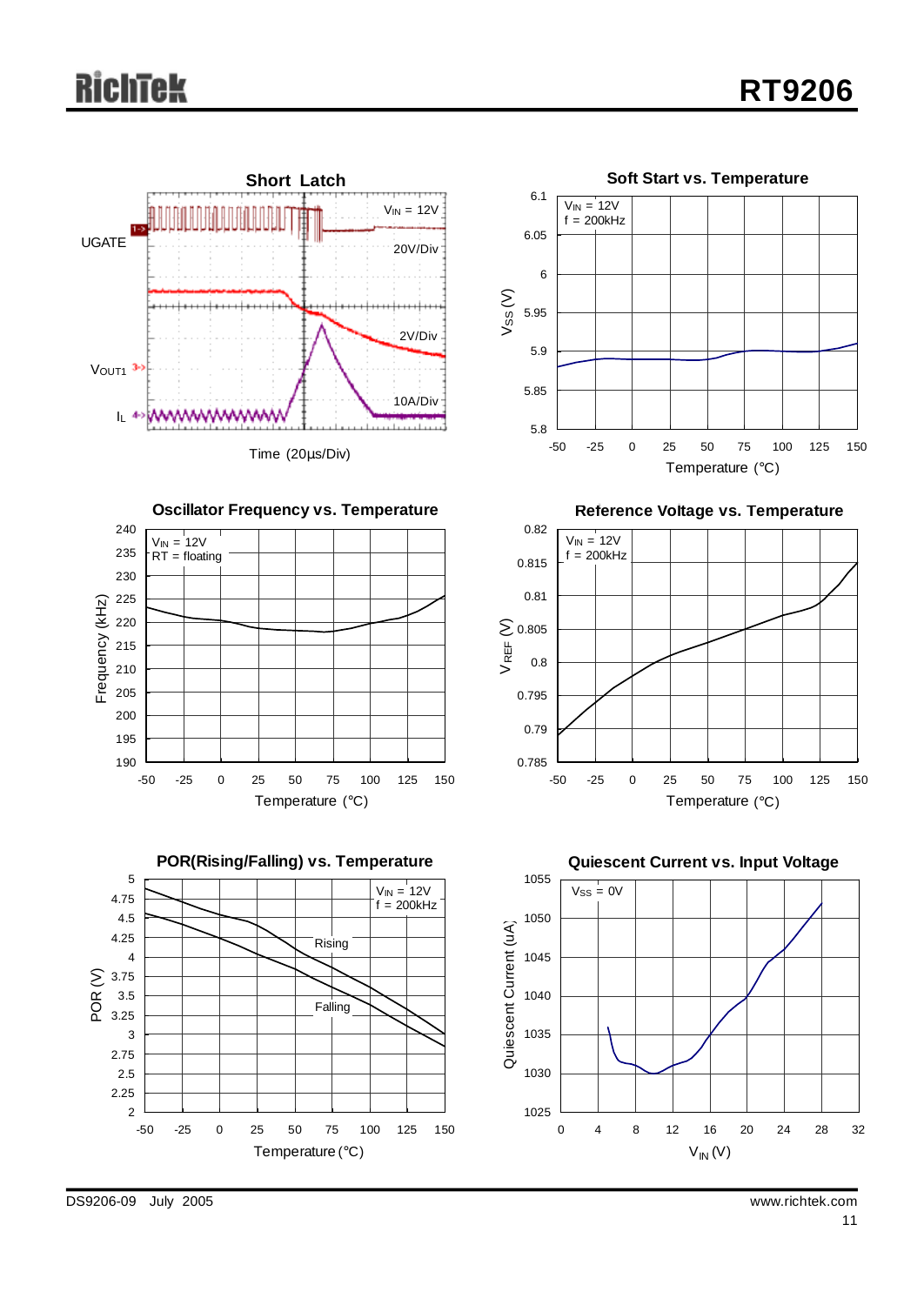# **RT9206**





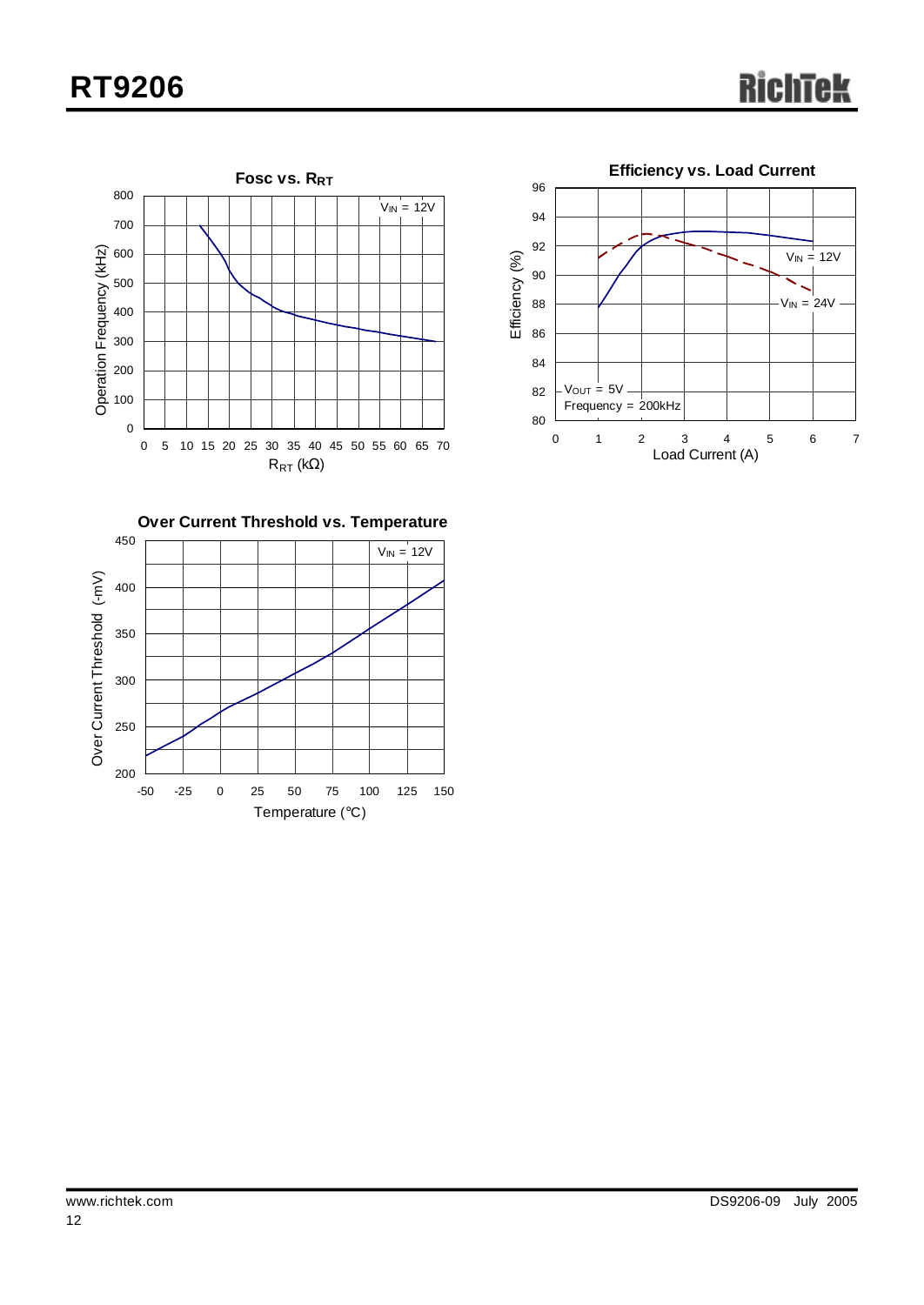# **Application Information**

#### **Synchronous Buck Converter**

The RT9206 is specifically designed for synchronous buck converter with wide input voltage from 4.75V to 28V and operating frequency from 200kHz to 600kHz.To fully utilize its advantages, peripheral components should be appropriately selected. The following information provides basic considerations for component selection.

#### **Output Inductor Selection**

The selection of output inductor is based on the considerations of efficiency, output power and operating frequency. Low inductance value has smaller size, but results in lowefficiency, large ripple current and high output ripple voltage.Generally, an inductor that limits the ripple current (ΔIL) between 20% and 50% of output current is appropriate. Figure 1 shows the typical topology of synchronous step-down converter and its related waveforms.







Figure 1.The waveforms of synchronous step-down converter

According to Figure 1 the ripple current of inductor can be calculated as follows:

$$
V_{IN} - V_{OUT} = L \frac{\Delta I_{L}}{\Delta t}; \Delta t = \frac{D}{fs}; D = \frac{V_{OUT}}{V_{IN}}
$$

$$
L = (V_{IN} - V_{OUT}) \times \frac{V_{OUT}}{V_{IN} \times fs \times \Delta I_{L}}
$$
(1)

Where:

 $V_{IN}$ = Maximum input voltage  $V<sub>OUT</sub> = Output Voltage$  $\Delta t = S_1$  turn on time ΔIL=Inductor current ripple  $f<sub>S</sub>=$  Switching frequency D=Duty Cycle

 $r<sub>C</sub>=$  Equivalent series resistor of output capacitor

#### **Output Capacitor Selection**

The selection of output capacitor depends on the output ripple voltage requirement. Practically, the output ripple voltage is a function of both capacitance value and the equivalent series resistance (ESR)  $r<sub>C</sub>$ . Figure 2 shows the related waveforms of output capacitor.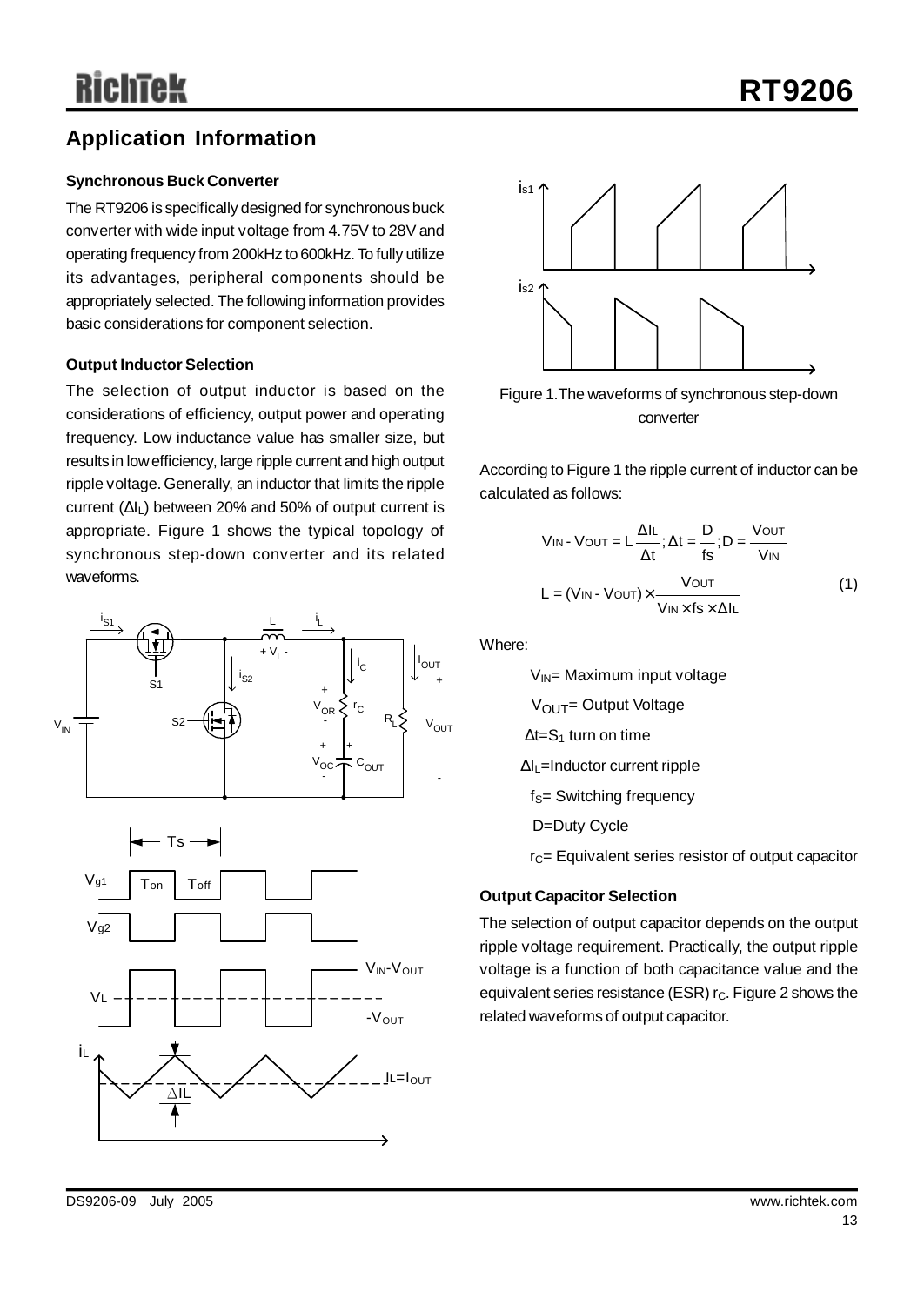# **RT9206**



Figure 2. The related waveforms of output capacitor.

The AC impedance of output capacitor at operating frequency is quite smaller than the load impedance, so the ripple current  $(\Delta I_L)$  of the inductor current flows mainly through output capacitor. The output ripple voltage is described as:

$$
\Delta \text{Vout} = \Delta \text{Vor} + \Delta \text{Voc} \tag{2}
$$

$$
\Delta \text{Vout} = \Delta I L \times r c + \frac{1}{C_0} \int_{t_1}^{t_2} i c \, dt \tag{3}
$$

$$
\Delta V_{\text{OUT}} = \Delta I_{\text{L}} \times r_{\text{C}} + \frac{1}{8} \frac{V_{\text{OUT}}}{\text{Col}} (1 - D) T_{\text{S}}^2 \tag{4}
$$

where  $\Delta V_{OR}$  is caused by ESR and  $\Delta V_{OC}$  by capacitance. For electrolytic capacitor application, typically 90~95% of the output voltage ripple is contributed by the ESR of output capacitor. So Equation (4) could be simplified as:

$$
\Delta V_{\text{OUT}} = \Delta I_{\text{L}} \times r_{\text{C}} \tag{5}
$$

Users could connect capacitors in parallel to get calculated ESR.

### **Input Capacitor Selection**

The selection of input capacitor is mainly based on its maximum ripple current capability. The buck converter draws pulsewise current from the input capacitor during the on time of S1 as shown in Figure 1. The RMS value of ripple current flowing through the input capacitor is described as:

$$
I_{\text{rms}} = I \circ \sqrt{D(1 - D)} \tag{A}
$$

The input capacitor must be cable of handling this ripple current. Sometime, for higher efficiency the low ESR capacitor is necessarily.

#### **Power MOSFET Selection**

The selection of MOSFETs is based on consideration of maximum gate-source voltage (Vgs), drain-source voltage (Vdss), maximum drain current (Id), drain-source on-state resistance  $R_{ds(on)}$  and thermal management. The MOSFETs are driven by  $V_{INT}$  that is internally regulated as 6.0V. Low threshold voltage MOSFET should be selected to guarantee that it could fully turn on at  $Vgs = 6.0V$ .

The total power dissipation of external MOSFETs consists of conduction and switching losses. The conduction losses of high-side and low-side MOSFETs are described by equation (7) and (8), respectively.

#### (High-side MOSFET)

$$
PH\text{-}\operatorname{con}=\mathsf{I}_0^2\times D\times R\operatorname{ds}(on)\times qr\qquad\text{(W)}\qquad\qquad(7)
$$

(Low-side MOSFET)

$$
PL\text{-con} = I_0^2 \times (1-D) \times R \text{ds}(on) \times qr \quad (W) \tag{8}
$$

**Where** 

 $q$  r is temperature dependency of  $R_{ds(on)}$ 

The total switching loss is approximated as.

$$
Psw = I_{\text{OUT}} \times \frac{\text{Vds(off)}}{2} \times \text{(tr+tf)} \times \text{fs (W)} \tag{9}
$$

**Where** 

 $V_{ds(off)}$  is voltage from drain to source at MOSFET off time.

 $t_r$  and  $t_f$  are rise-time and fall-time, respectively.

IOUT= Load current

 $f_s$ = Switching frequency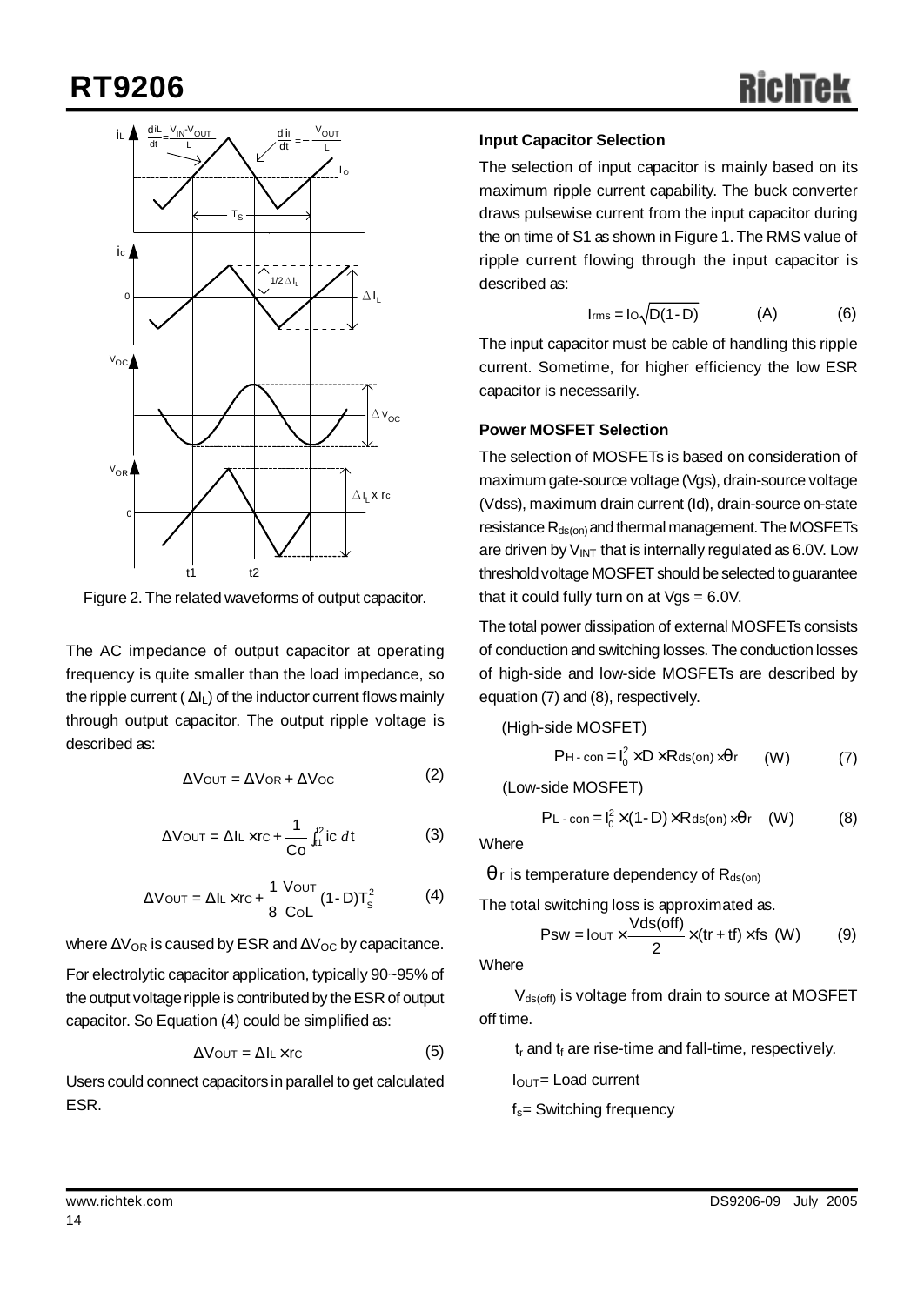The MOSFET should be capable of handling the power loss over the entire operating range.

#### **Design Example:**

Design the power stage for a synchronous step-down converter having the following specifications:

 $V_{IN}$  = 12V,  $V_{OUT}$  = 5V,  $I_{OUT}$  = 5A,  $\Delta V_{OUT}$  < 25mV, switching frequency = 200kHz, to determine the value of inductor and output capacitor (Using electrolytic capacitor).

First, select ripple current of inductor is 20% of output current, from equation (1)

L = 
$$
(12-5) \times \frac{5}{12 \times 200 \text{K} \times 0.2 \times 5}
$$
 = 14.58 mH

Select  $L = 15\mu H$ 

From equation (5)

$$
25 \text{mV} = 1 \times r_{\text{c}}
$$

Select two electrolytic capacitors C =  $470 \mu F$ , r<sub>C</sub> =  $43 \text{m}\Omega$ in parallel.

#### **Setting the Current Limit**

The RT9206 limits output current by sensing low side MOSFET voltage drop ( $V_{SD}$ ) when it turns on. The drop voltage caused by on-state resistance  $R_{DS(ON)}$  is described as:

$$
V_{SD} = R_{DS(ON)} \times I_L \tag{10}
$$

When  $V_{SD} > 300$  mV, the current limit function will be activated and latch the controller. So the current limit function can be set by MOSFETs selection. The relation of maximum inductor current *IL(LIM)* and on-state resistance of MOSFET  $(R_{DS(ON)})$  is described as:

$$
RDS(ON) = \frac{300 \times 10^{-3}}{I_{L(LIM)}} \qquad (Ω)
$$
 (11)

#### **Setting the Output voltage**

The output voltage is set by external voltage divider and reference voltage.The feedback pin (FB, LFB1, and LFB2) is connected to the inverting input of error amplifier and is referenced to 0.8V reference voltage at non-inverting input as shown in Figure 3.The output voltage is set by the following equation.

$$
V_{\text{OUT}} = (1 + \frac{Ra}{Rb}) \times 0.8 \tag{12}
$$



Figure 3. The connected diagram of external voltage divider and reference voltage

If high value resistors are used, the input bias current of FB pin could cause a slight increase in output voltage. The output voltage set point can be more accurate by using precision resistor.

#### **Soft-start setting**

Figure 4 shows the typical soft-start timing waveforms of RT9206. The soft-start time of Buck converter can be set by selecting the soft-start capacitance value. The delay time between input voltage applied and output voltage starting to ramp up  $(T_{DELAY})$  is calculated as: The total time from input voltage applied to output voltage buildup  $(T_{VR})$  is calculated as:

$$
T_{VR} = 57 \times Css \times 10^6 \qquad (ms) \quad (13)
$$

The effective soft-start time  $(T_{SS})$  during that output voltage ramps up from zero to set voltage is calculated as:

$$
Tss = (320 \times \frac{V_{\text{OUT}}}{V_{\text{IN}}}) \times 10^6 \times \text{Css} \qquad \text{(ms)} \quad (14)
$$

Besides, appropriate soft-start capacitor should be selected so that the start-up current will not trigger the current limit function.And make sure that the input power source could supply the soft-start current.

The total time from input voltage applied to power good signal pull-high (T<sub>PGOOD</sub>) is calculated as:

$$
T_{PG} = 640 \times Css \times 10^6 \qquad (ms) (15)
$$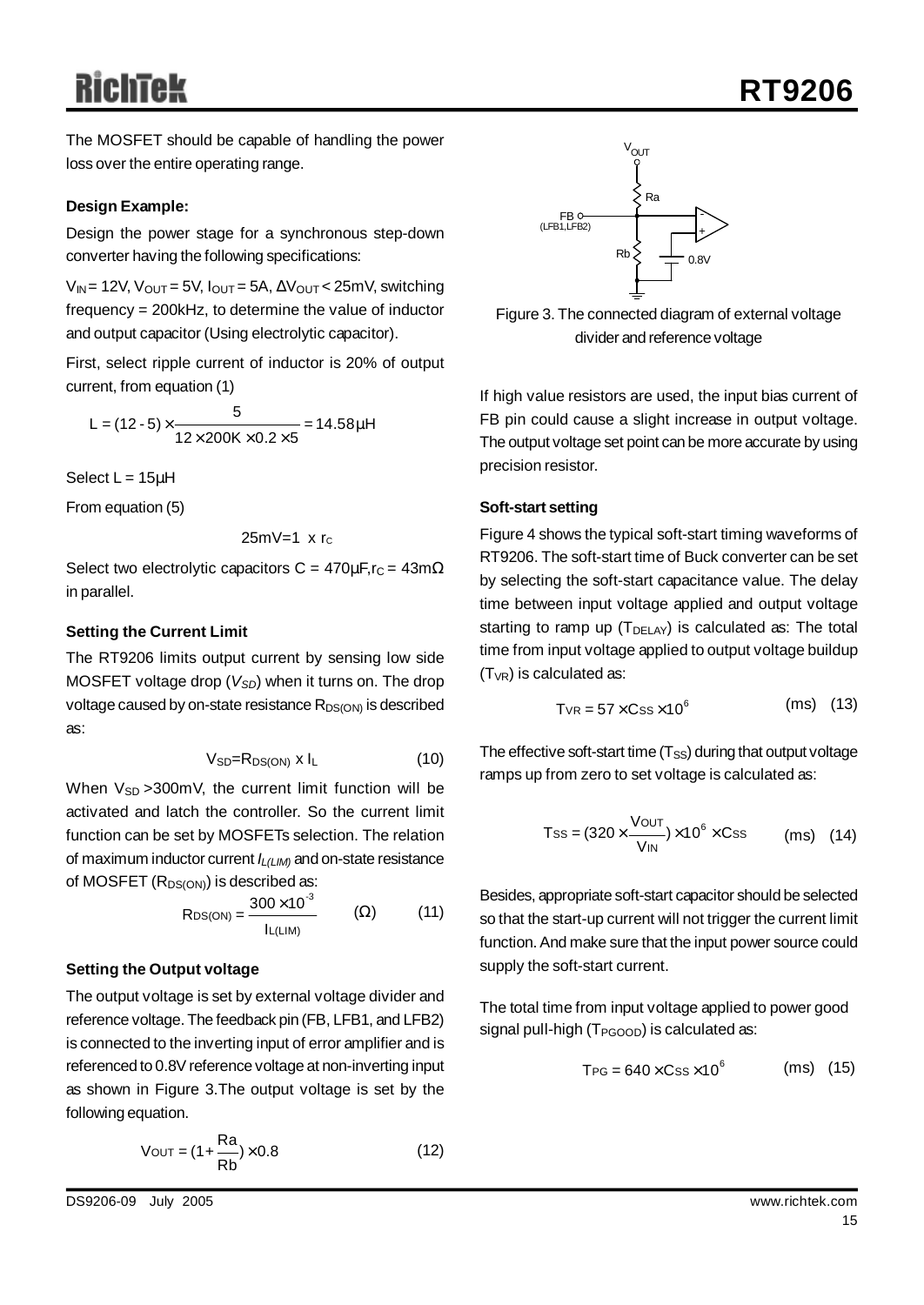

Figure 4. The soft-stat timing diagram of RT9206

For the example of  $C_{SS} = 1 \mu F$ ,  $V_{IN} = 12V$ ,  $V_{OUT} = 5V$ , then  $T_{VR}$  = 57ms,  $T_{SS}$  = 133ms and  $T_{PGOOD}$  = 640ms.

#### **Shutdown**

The power stage can be shutdown by pulling soft-start pin below 0.7V. During shutdown, both of high side MOSFET (S1) and low side MOSFET (S2) are turned off.

#### **Setting the switching frequency**

The switching frequency can be set by a resistor  $(R_{RT})$ connecting between RT and GND pins. Equation (16) describes the relationship of  $R_{RT}$  and switching frequency. As  $R<sub>T</sub>$  open the normally operated frequency is 200kHz.

$$
R_{RT} = \frac{62 \times 10^8}{fs \cdot 200 \times 10^3} \qquad (\Omega) \qquad (16)
$$

| R <sub>RT</sub> Connecting Between |                                 |  |  |  |  |
|------------------------------------|---------------------------------|--|--|--|--|
| RT and GND Pins                    |                                 |  |  |  |  |
| $f_S(kHz)$                         | $\mathsf{R}_{\mathsf{RT}}$ (kΩ) |  |  |  |  |
| 250                                | 120                             |  |  |  |  |
| 300                                | 55                              |  |  |  |  |
| 350                                | 37.5                            |  |  |  |  |
| 400                                | 30.6                            |  |  |  |  |
| 450                                | 24 4                            |  |  |  |  |
| 500                                | 22.5                            |  |  |  |  |
| 550                                | 19.3                            |  |  |  |  |
| 600                                | 16.8                            |  |  |  |  |

## **Boost Component Selection**

The booststrap gate drive circuit is used to drive high side N-channel MOSFET.The boost capacitor should be a good quality and can operate in high frequency. The value of boost capacitor depends on the total gate charge  $(Q_H g)$  to turn on the MOSFETs. Assuming steady state operation, the following equation can be used to calculate the capacitance value to achieve the targeted ripple voltage  $D$ *V<sub>BOOT</sub>*.

$$
C\text{boot} = \frac{QHg}{\Delta V\text{boot}} \tag{F}
$$

The capacitor in the range of 0.1uF to 1uF is generally adequate for most applications.

The VINT pin bypass capacitor  $C_{INT}$  needs to charge the boost capacitor, to drive the low side MOSFET, and to power the RT9206.  $C_{INT}$  should locate near VINT and GND pins with short and wide traces. Generally, a 4.7uF high frequency ceramic capacitor is recommended.

#### **Feedback Compensation**

The RT9206 is a voltage mode controller. The control loop is a single voltage feedback loop including a transconductance error amplifier and a PWM comparator.

To achieve fast transient response and accurate output regulation, appropriate feedback compensation is necessary. The goal of the compensation network is to provide a closed loop transfer function with the highest 0dB crossing frequency and adequate phase margin. Generally, the phase margin in a range of  $45^{\circ} \sim 60^{\circ}$  is desirable. Figure 4 shows the simplified diagram of synchronous buck converter and control loop.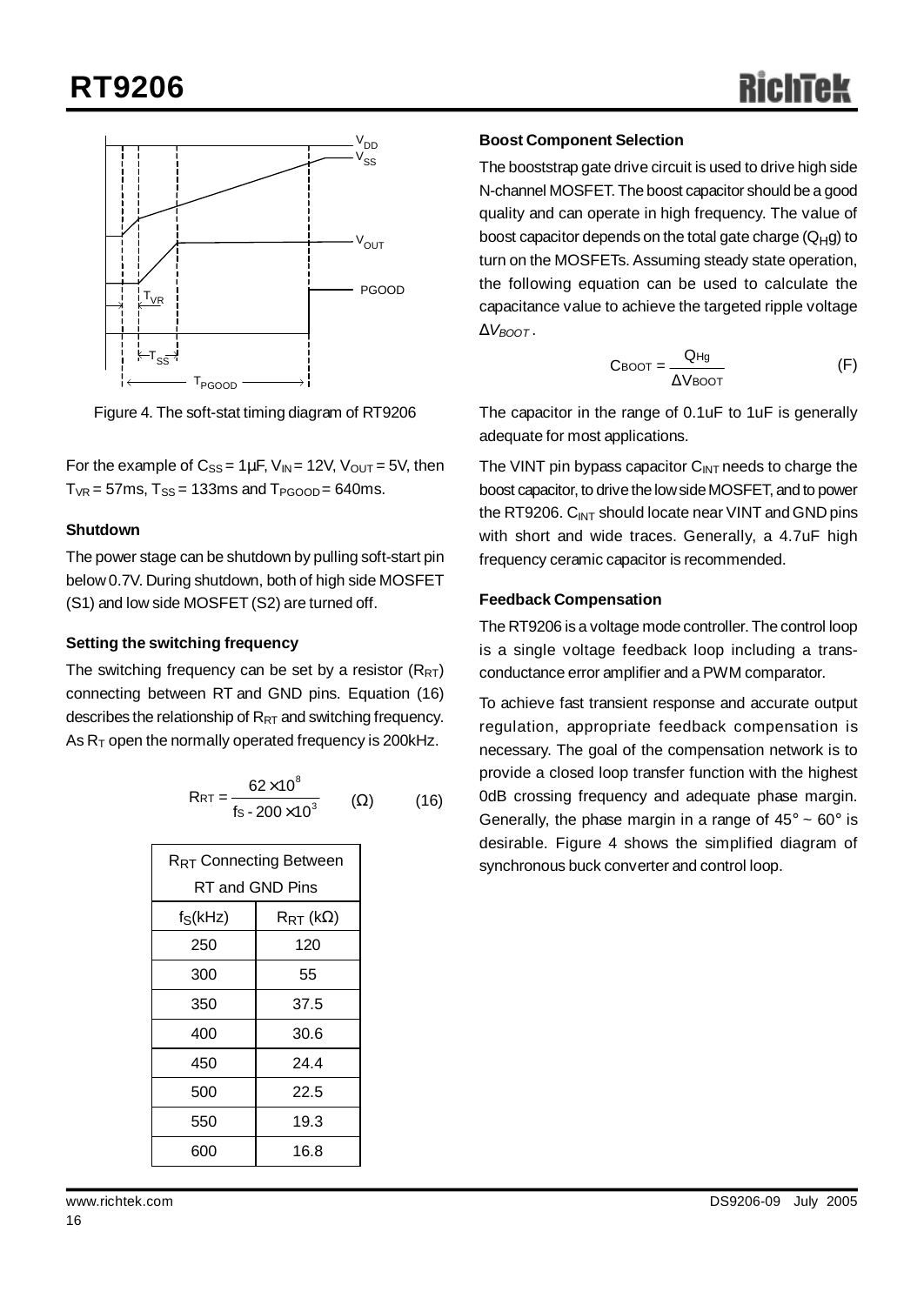

Figure 5. The simplified diagram for synchronous Buck converter and control loop.

From control system point of view, the block diagram of Figure 5 is shown in Figure 6.



Figure 6. The control block diagram of synchronous Buck converter

First, deriving the accurate small-signal models of power stage, the equation (18) is the transfer function of *vO(s)/d(s)*, which be obtained by space averaging technique.

$$
GP(S) = \frac{V_{OUT}(S)}{d(S)} = \frac{1 + rc \times Co \times S}{S^2 \times L \times Co + S(\frac{L}{R_L} + rc \times Co) + 1} \times V_{IN}
$$
\n(18)

Next, deriving the transfer function *d(s)/vC (s)* of the direct duty ratio pulse-width modulator (PWM Generator). The transfer function  $T_m(s)$  of the modulator is given by

$$
T_{m(S)} = \frac{d_{(S)}}{V_{C(S)}} = \frac{1}{Vr}
$$
 (19)

where, V<sub>r</sub> is the amplitude of ramp-waveform which is listed in datasheet.

For simplification, the transfer function of PWM generator and Buck converter can is combined. The resulting is shown in equation (20)

$$
G(s) = \frac{V_{OUT(S)}}{V_{C(S)}} = \frac{1 + rc \times Co \times S}{S^2 \times L + Co \times S(\frac{L}{R_L} + rc \times Co) + 1} \times \frac{V_{IN}}{Vr}
$$
\n(20)

The transfer function of Equation (20) is a second order system and Bode plot is shown in Figure 7.



Figure 7. The Bode plot of Buck power stage

In Figure 7, the resonance of the output LC filter produces a double pole and −40dB/decade slop. The resonance frequency is expressed as follows:

$$
f_P = \frac{1}{2p \times \sqrt{L \times C_O}}
$$
 (Hz) (21)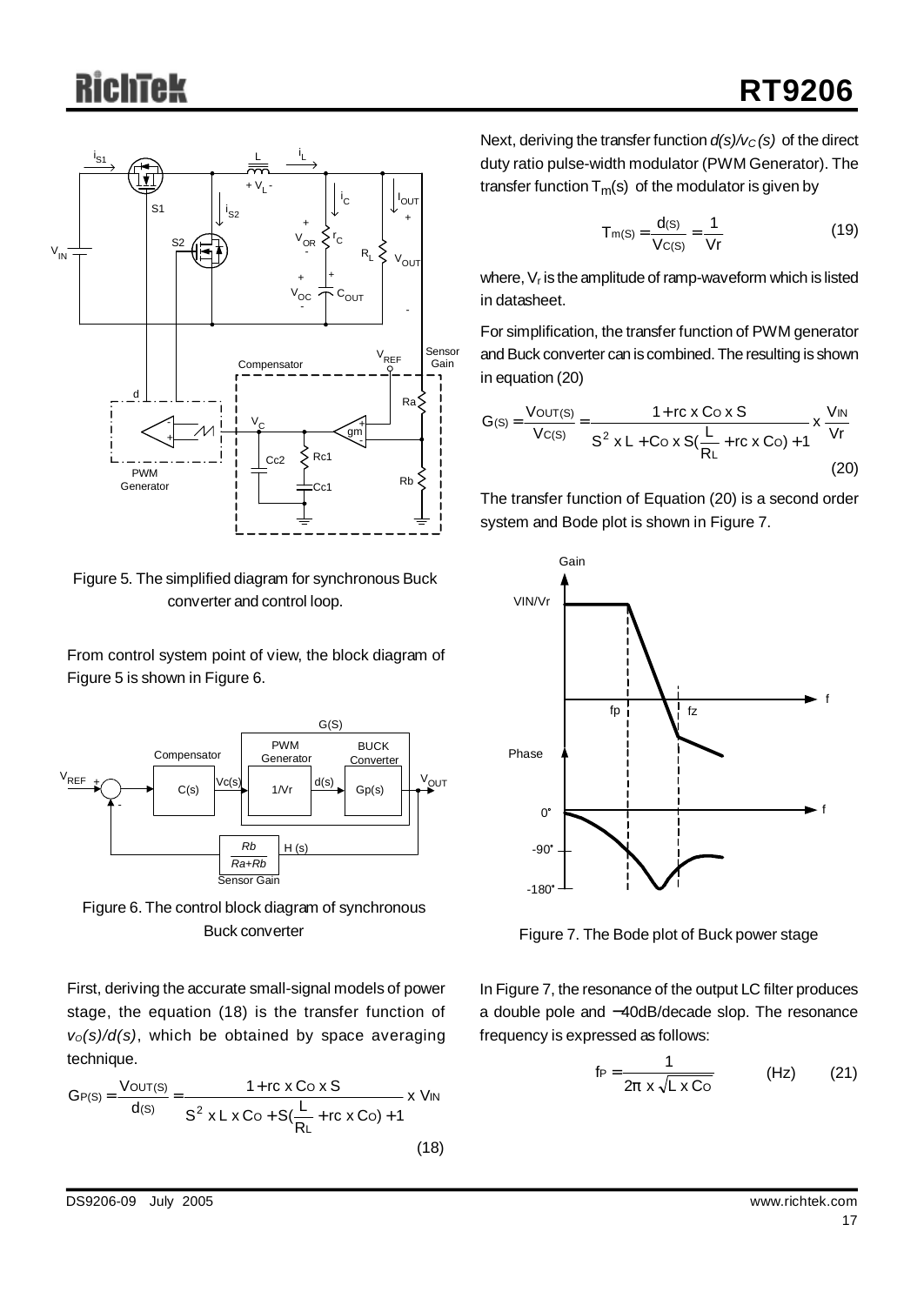The effective series resistance (ESR) of capacitor and capacitance introduces one zero into system, the zero is given as:

$$
f_Z = \frac{1}{2p \times rc \times Co}
$$
 (Hz) (22)

In the voltage-mode Buck converter shown in Figure 5, the loop gain of system is

$$
T_{L(S)} = C(s) \times \frac{1}{Vr} \times G_{P(S)} \times H(s) = C(s) \times G(s) \times H(s) \quad (23)
$$

The desired loop gain and phase margin is show in the Bode plot of Figure 8.

Where the  $f_C$  is zero crossover frequency defined as the frequency when the loop gain equals unity. Typically,  $f<sub>C</sub>$  be chosen in range  $1/10 \sim 1/20$  of switching frequency. f<sub>C</sub> determines how fast the dynamic load response is. The higher  $f_C$  with the faster dynamic response, and the phase margin in the range of  $45^{\circ} \sim 60^{\circ}$  is desirable.

So, the transfer function of compensator C(s) must be designed to meet these requirements. In many applications, use an electrolytic capacitor as the output capacitor, if the zero ( $f_Z$ ) caused by effective series resistance (ESR) of capacitor is a few kHz and smaller than 8 times  $f_P$ , the type 2 (PI) can be used to get desired compensation. Figure 9 shows the typical type 2 trans-conductance error amplifier and the Bode plot is also shown in Figure 10.







Figure 9. The typical type 2 trans-conductance error amplifier.



Figure 10. The Bode plot of type 2 trans-conductance error amplifier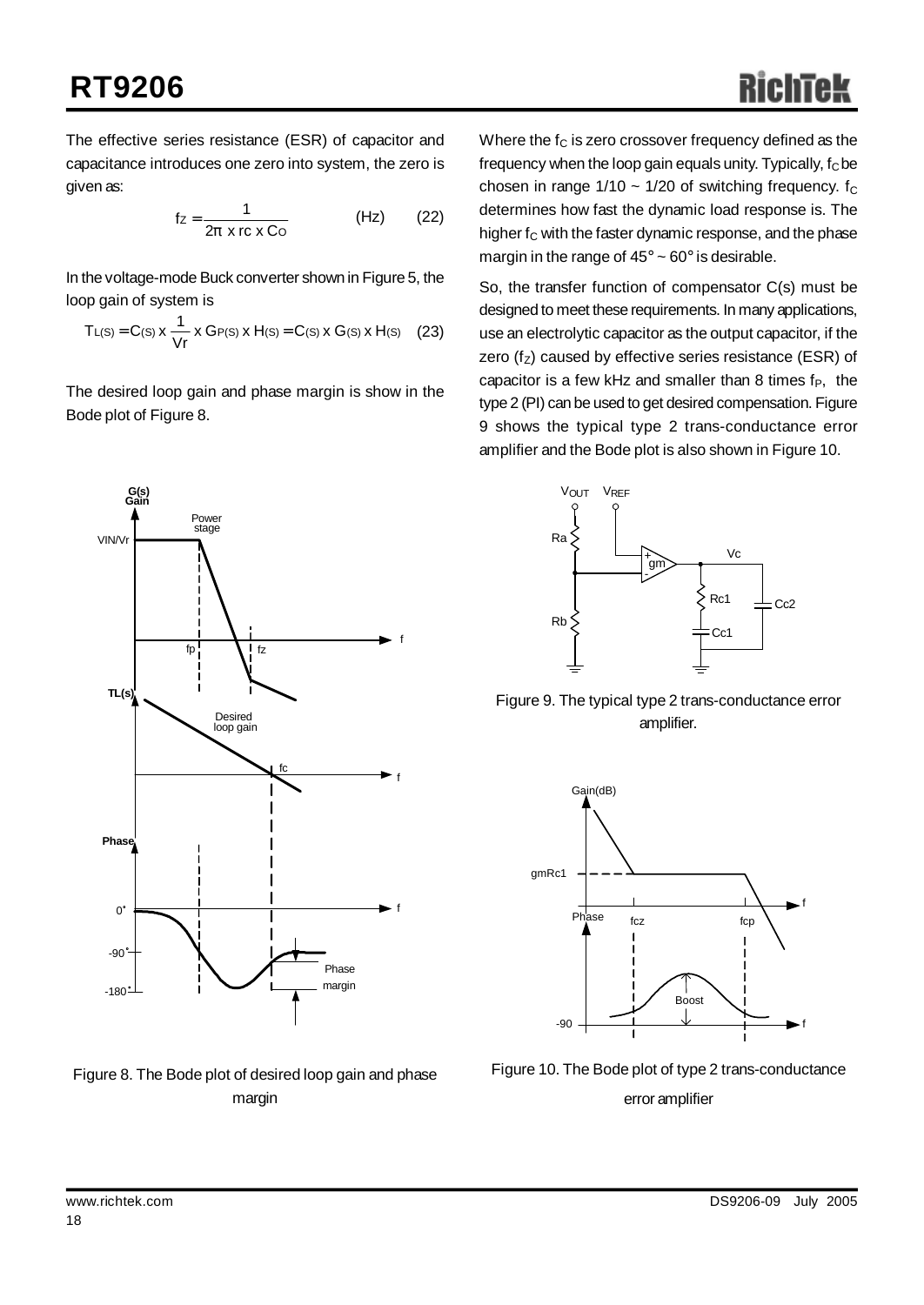The design procedure as following:

(1). Selecting the zero crossover frequency  $f_c$  is 1/10  $\sim$ 1/20 switching frequency.Then according equation (24) set the resistor  $R_{C1}$  to determine the zero crossover frequency.

$$
\mathsf{Rc1} \approx \frac{\mathsf{Vr} \times \mathsf{L} \times \mathsf{fc}}{\mathsf{V}_{\mathsf{IN}} \times \mathsf{gm} \times \mathsf{rc}} \times \frac{\mathsf{V} \text{OUT}}{\mathsf{V} \text{REF}} \quad (\Omega) \tag{24}
$$

(2). Place the zero of compensator is 70% fp that is resonance frequency of power stage.The compensator capacitor Cc1 can be selected to set the zero. The equation is shown in following:

$$
Cc1 = \frac{\sqrt{L \times Co}}{0.7 \times Re1} \qquad (F) \qquad (25)
$$

(3). Set a second pole to suppress the switching noise. Assume the pole is one half of switching frequency fs, which results in capacitor Cc2 as shows in following:

$$
Ccz = \frac{1}{p \times Rc1 \times fs - \frac{1}{Cc1}} \approx \frac{1}{p \times Rc1 \times fs}
$$
 (F) (26)

#### **Design example**

Design example of type 2 compensator: the schematic is shown in Figure 4, where the parameters as following:  $V_{IN}$ =12V,  $V_{OUT}$ =5V,  $I_{OUT}$ =5A, switching frequency=200kHz, L=15 $\mu$ H, C<sub>O</sub>=940 $\mu$ F, r<sub>C</sub>=22m $\Omega$ , the parameters of RT9206 as following: gm=1.6ms, ramp amplitude=1.9V,and reference voltage Vref=0.8V.

Step1. Determine the power stage poles and zeros. The pole caused by the output inductor and output capacitor is calculated as:

$$
f_P = \frac{1}{2p\sqrt{L \times Co}} = \frac{1}{2p\sqrt{15m \times 940m}} = 1.34 \text{kHz}
$$
  

$$
f_Z = \frac{1}{2p \times rc \times Co} = \frac{1}{2p \times 22m\Omega \times 940mF} = 7.7 \text{kHz}
$$

Step2. Determine the zero crossover frequency and compensated type.

Select desired zero-crossover frequency:

$$
\mathsf{fc} \leq \mathsf{fs}/10 \sim \mathsf{fs}/20
$$

$$
Select f_C = 20 kHz
$$

Step3. Determine desired location of poles and zeros for type2 compensator.

Select:

$$
fcz = 0.7 \times fp = 0.7 \times 1.34kHz = 938Hz
$$

Assume

$$
f_{CP} = \frac{fs}{2} = 100kHz
$$

Step4. Calculate the real parameters-resistor and capacitors for type2 compensator.

From equation (21), the  $R_{C1}$  is calculated as following:

$$
Rc_1 = \frac{fc \times L \times Vr}{rc \times Vm \times gm} \times \frac{Vour}{V_{REF}}
$$

$$
= \frac{20kHz \times 15mH \times 1.9}{22m\Omega \times 12V \times 1.6ms} \times \frac{5V}{0.8V} = 8.4k\Omega
$$

Select  $R_{C1} = 8.2k\Omega$ 

Calculate  $C_{C1}$  from equation (25)

$$
Cc1 = \frac{\sqrt{L \times Co}}{0.7 \times Re1} = \frac{\sqrt{15m \times 940m}}{0.7 \times 8.2k} = 20.7nF
$$

Select  $C_{C1} = 22nF$ 

Second capacitor  $C_{C2}$  can be calculated using equation (26)

$$
C_{C2} = \frac{1}{p \times R_{C1} \times f_S} = \frac{1}{p \times 8.2k\Omega \times 200kHz} = 194pF
$$

Select  $C_{C2} = 220pF$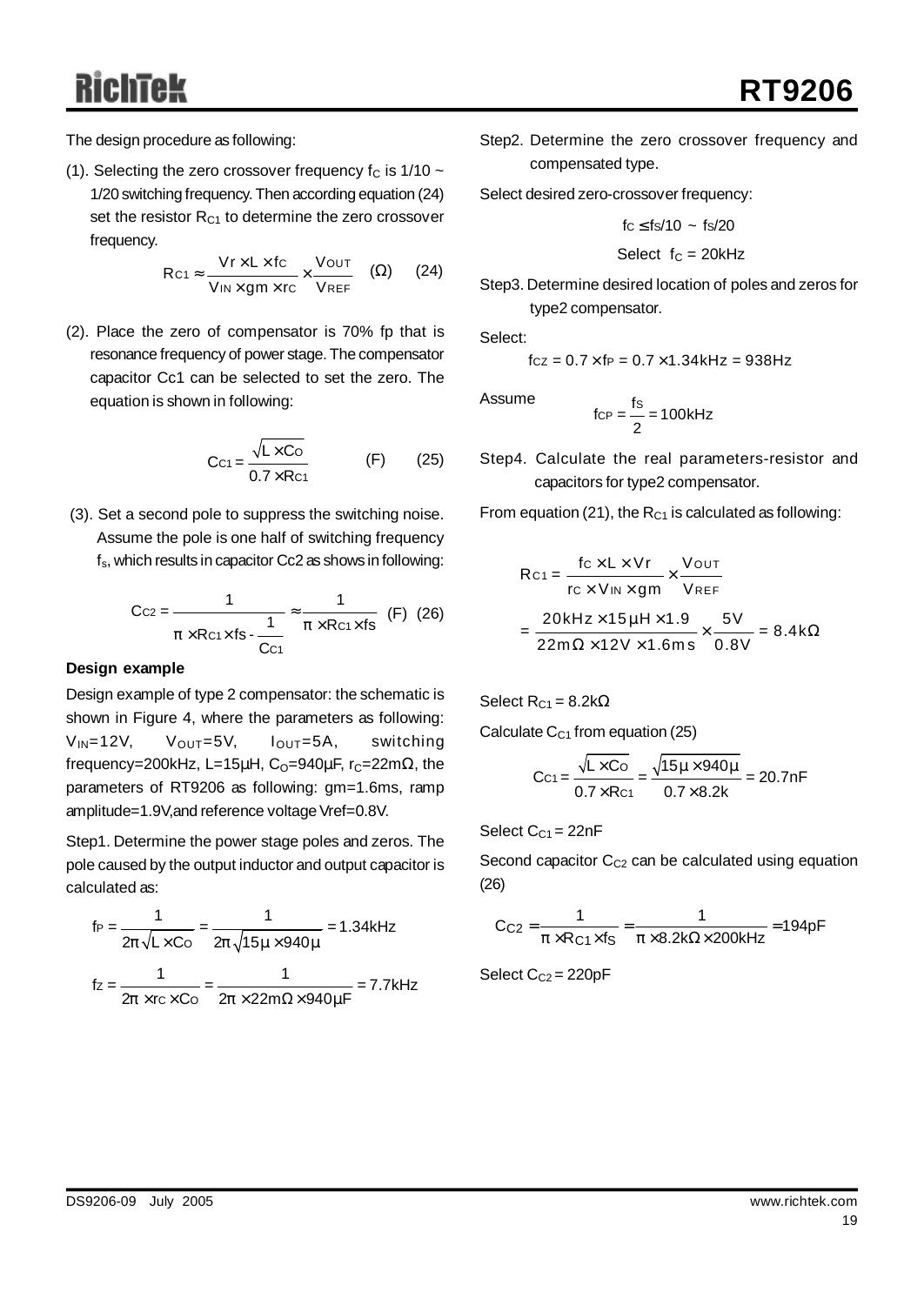# **Linear Regulator**

## **Output Capacitor Selection**

Solid tantalum capacitors are recommended for use on the output capacitors of LDO because their typical ESR is very close to the ideal value required for loop compensation. Tantalums also have good temperature stability: a good quality tantalum will typically show a capacitance value that varies less than 10-15% across the full temperature range of 125 $\degree$ C to -40 $\degree$ C. ESR will vary only about 2X going from the high to low temperature limits.

## **Linear Regular MOSFETs Selection**

The main consideration of pass MOSFETs of linear regulator is package selection for efficient removal of heat. The power dissipation of a linear regulator is

$$
Plinear = (V_{IN} - V_{OUT}) \times I_{OUT} \qquad (W) \qquad (26)
$$

The criterion for selection of package is the junction temperature belowthe maximum desired temperature with the maximum expected ambient temperature.

## **Layout Consideration**

Layout is very important in high frequency switching converter design. If designed improperly, the PCB could radiate excessive noise and contribute to the converter instability. First, place the PWM power stage components. Mount all the power components and connections in the top layer with wide copper areas. The MOSFETs of Buck, inductor, and output capacitor should be as close to each other as possible. This can reduce the radiation of EMI due to the high frequency current loop. If the output capacitors are placed in parallel to reduce the ESR of capacitor, equal sharing ripple current should be considered. Place the input capacitor directly to the drain of high-side MOSFET. The MOSFETs of linear regulator should have wide pad to dissipate the heat. In multilayer PCB, use one layer as power ground and have a separate control signal ground as the reference of the all signal. To avoid the signal ground is effect by noise and have best load regulation, it should be connected to the ground terminal of output. Furthermore, follows below guidelines can get better performance of IC:

- (1). The IC needs a bypassing ceramic capacitor C1 as a R-C filter to isolate the pulse current from power stage and supply to IC, so the ceramic capacitor C1 should be placed adjacent to the IC.
- (2). Place the high frequency ceramic decoupling close to the power MOSFETs.
- (3). The feedback part should be placed as close to IC as possible and keep away from the inductor and all noise sources.
- (4). The components of bootstraps (C8, C9 andD1) should be closed to each other and close to MOSFETs.
- (5). The PCB trace from UGATE and LGATE of controller to MOSFETs should be as short as possible and can carry 1A peak current.
- (6). Place all of the components as close to IC as possible.



Figure 11. The PCB layout of synchronous Buck converter with RT9206 controller

Figure 11 shows the typical PCBlayout of synchronous Buck converter with RT9206 controller